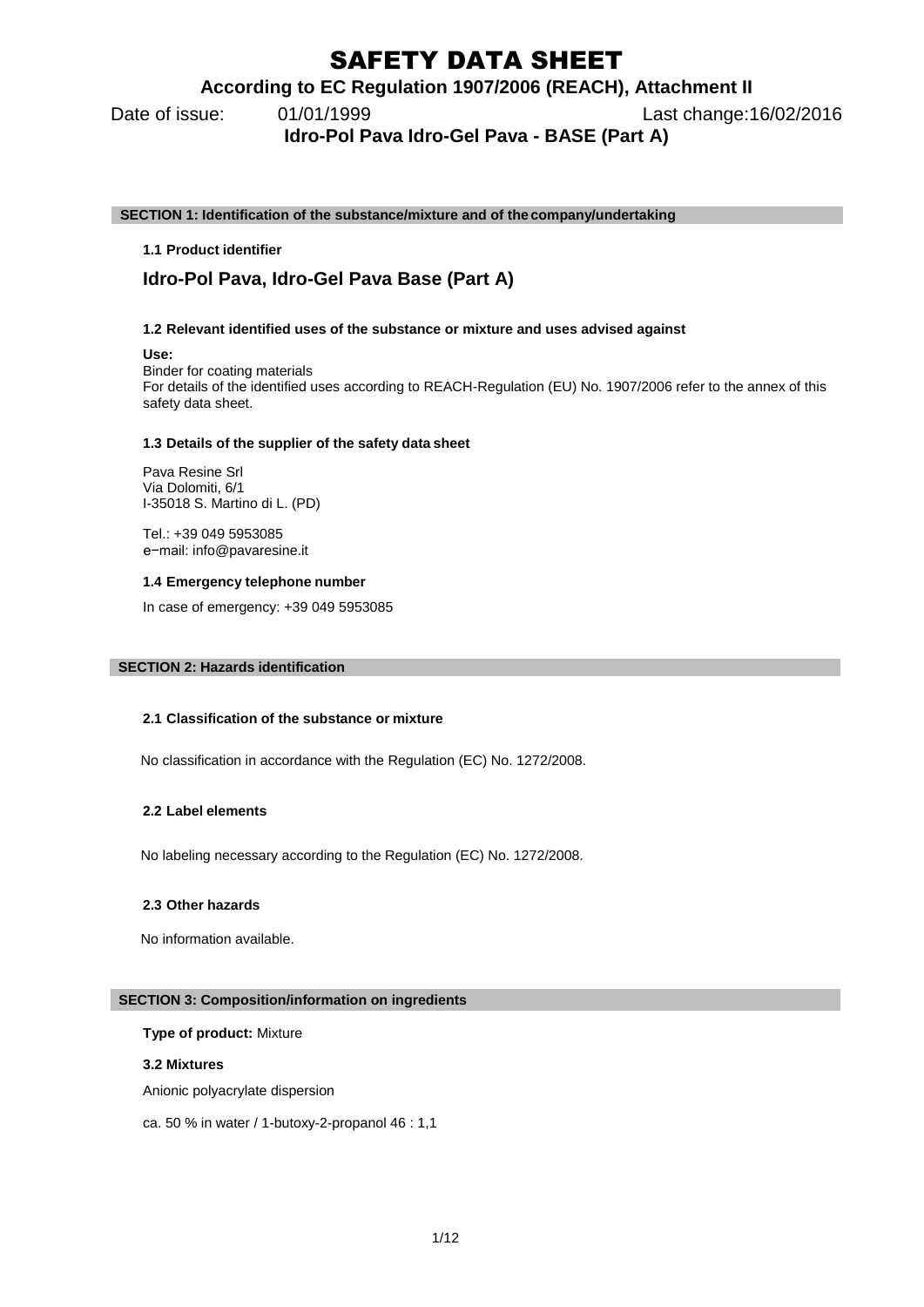### **Hazardous components**

1-Butoxy-2-propanol Concentration [wt.-%]: ca. 1.1 Index-No.: 603-052-00-8 EC-No.: 225-878-4 REACH Registration Number: 01-2119475527-28 CAS-No.: 5131-66-8 Classification (1272/2008/CE): Flam. Liq. 3 H226 Skin Irrit. 2 H315 Eye Irrit. 2 H319

neutralising agent, bound as a salt:

**Triethanolamine** No classification in accordance with the Regulation (EC) No. 1272/2008. Concentration [wt.-%]: ca. 2.9 EC-No.: 203-049-8 CAS-No.: 102-71-6

### **Candidate List of Substances of Very High Concern for Authorisation**

This product does not contain substances of very high concern (Regulation (EC) No 1907/2006 (REACH), Article 57).

### **SECTION 4: First aid measures**

### **4.1 Description of first aid measures**

**General advice:** Take off all contaminated clothing immediately.

**If inhaled:** In case of irritation of the respiratory tract seek medical advice.

**In case of skin contact:** Wash off immediately with soap and plenty of water. Consult a doctor in the event of a skin reaction.

**In case of eye contact:** Hold the eyes open and rinse with preferably lukewarm water for a sufficiently long period of time (at least 10 minutes). Contact an ophthalmologist.

**If swallowed:** DO NOT induce the patient to vomit, medical advice is required.

### **4.2 Most important symptoms and effects, both acute and delayed**

**Notes to physician:** No information available.

### **4.3 Indication of any immediate medical attention and special treatment needed**

**Therapeutic measures:** No information available.

### **SECTION 5: Firefighting measures**

### **5.1 Extinguishing media**

**Suitable extinguishing media:** Carbon dioxide (CO2), Foam, extinguishing powder, in cases of larger fires, water spray should be used.

**Unsuitable extinguishing media:** High volume water jet

### **5.2 Special hazards arising from the substance or mixture**

Burning releases carbon monoxide, carbon dioxide, oxides of nitrogen and traces of hydrogen cyanide. In the event of fire and/or explosion do not breathe fumes.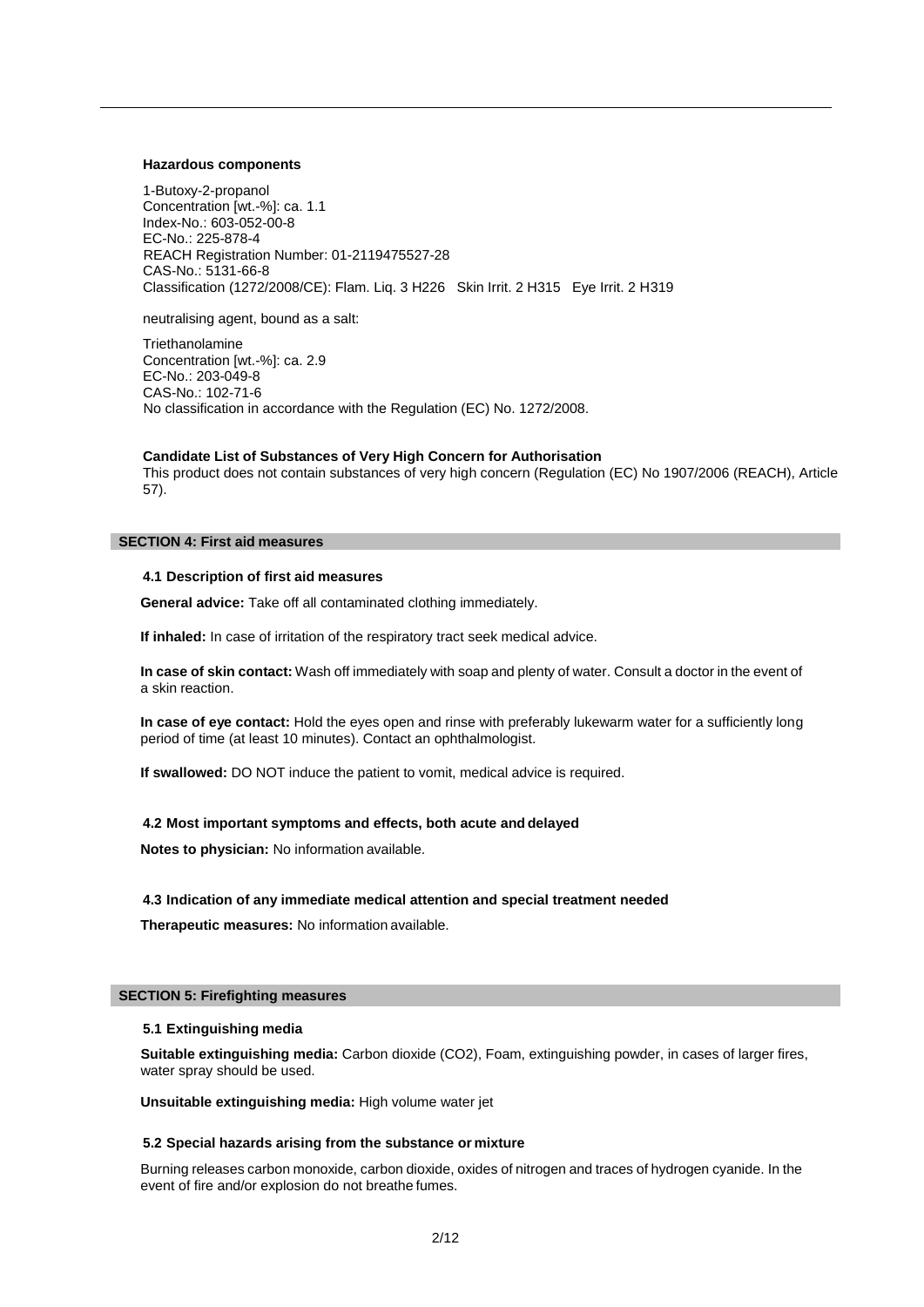### **5.3 Advice for fire-fighters**

Firemen must wear self-contained breathing apparatus.

Do not allow contaminated extinguishing water to enter the soil, ground-water or surface waters.

### **SECTION 6: Accidental release measures**

### **6.1 Personal precautions, protective equipment and emergencyprocedures**

Put on protective equipment (see section 8). Ensure adequate ventilation/exhaust extraction. Keep unauthorized persons away.

#### **6.2 Environment related measures**

Do not allow to escape into waterways, wastewater or soil.

### **6.3 Methods and material for containment and cleaning up**

Take up with absorbent for chemicals or, if necessary with dry sand and store in closed containers.

### **6.4 Reference to other sections**

For further disposal measures see section 13.

#### **SECTION 7: Handling and storage**

### **7.1 Precautions for safe handling**

If an annex according to REACH-Regulation (EU) No. 1907/2006 is attached to this MSDS, the general conditions of use are further specified in the corresponding exposure scenarios.

When handling observe the usual precautionary measures for chemicals. Avoid contact with the skin and the eyes.

Keep away from foodstuffs, drinks and tobacco. Wash hands before breaks and at the end of workday. Keep working clothes separately. Change contaminated or soaked clothing.

### **7.2 Conditions for safe storage, including any incompatibilities**

Keep container tightly closed in a dry and well-ventilated place. Further information on the storage conditions which must be observed to preserve quality can be found in our product information sheet.

Storage class (TRGS 510) : 12: Non Combustible Liquids

### **7.3 Specific end use(s)**

No information available.

#### **SECTION 8: Exposure controls/personal protection**

If an annex according to Regulation (EU) No. 1907/2006 is attached to this MSDS, the general RMMs are further specified in the corresponding exposure scenarios.

### **8.1 Control parameters**

No information on Exposure Limit Values necessary according to EC directive 2006/121/EG

The neutralizing agent is released during processing.

### **Derived No Effect Level (DNEL) or Derived Minimal Effect Level (DMEL)**

#### **1-Butoxy-2-propanol**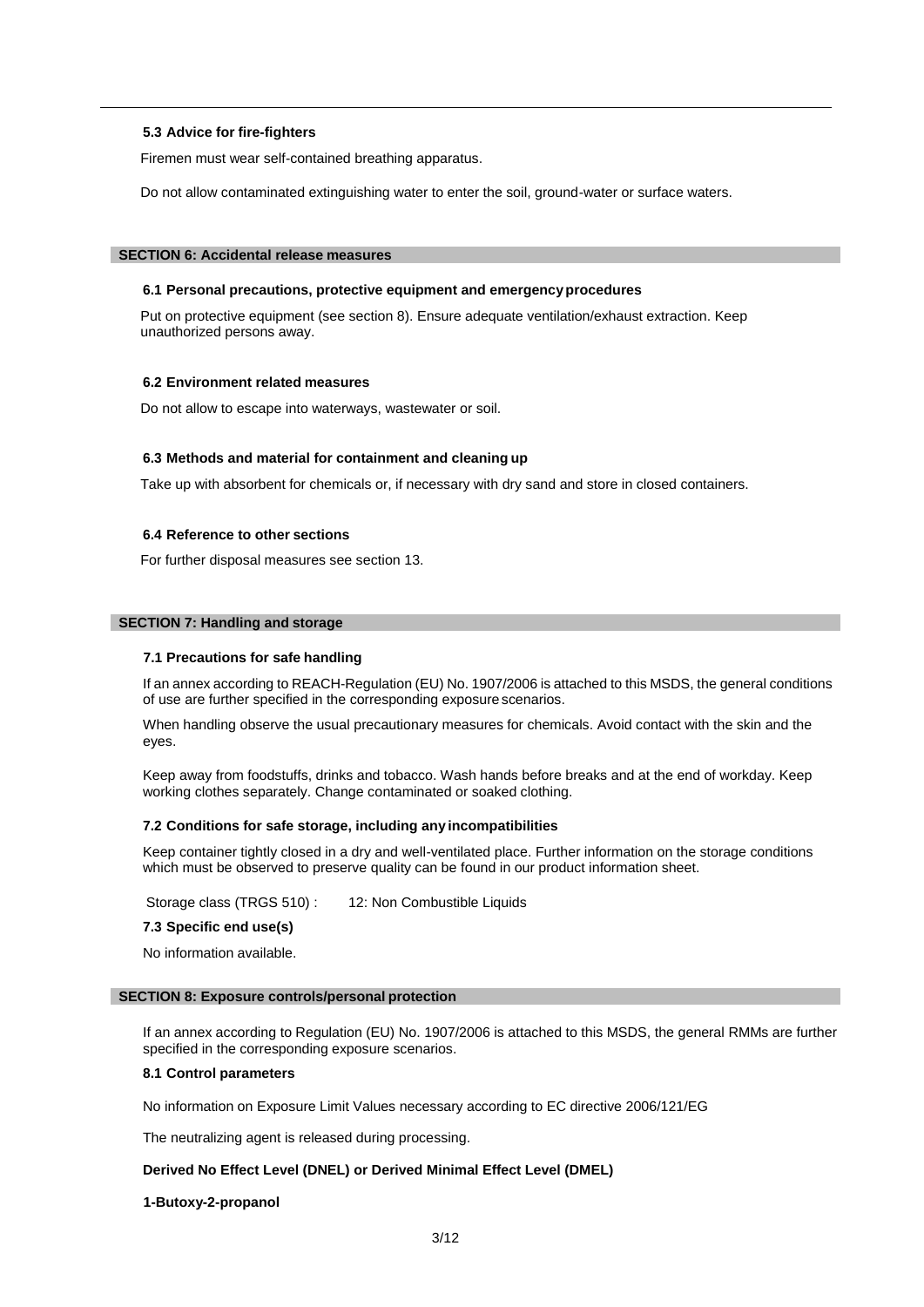| Value type                        | Route of<br>exposure | <b>Health Effects</b> | Value       | <b>Remarks</b> |
|-----------------------------------|----------------------|-----------------------|-------------|----------------|
| Worker (long-term)                |                      |                       |             |                |
| <b>DNEL</b>                       | Inhalation           | - systemic effects    | 270.5 mg/m3 |                |
| <b>DNEL</b>                       | Dermal               | - systemic effects    | 44 mg/kg    |                |
| General population<br>(long-term) |                      |                       |             |                |
| <b>DNEL</b>                       | Inhalation           | - systemic effects    | 33.8 mg/m3  |                |
| <b>DNFI</b>                       | Oral                 | - systemic effects    | 8.75 mg/kg  |                |
| <b>DNEL</b>                       | Dermal               | - systemic effects    | 16 mg/kg    |                |

### **Predicted No Effect Concentration (PNEC)**

### **1-Butoxy-2-propanol**

| Compartment                  | Value             | <b>Remarks</b> |
|------------------------------|-------------------|----------------|
| Freshwater                   | $0.525$ mg/l      |                |
| Marine water                 | $0.0525$ mg/l     |                |
| Intermittent use/release     | $5.25$ mg/l       |                |
| STP (sewage-treatment plant) | $10 \text{ mg/l}$ |                |
| Freshwater sediment          | $2.36$ mg/kg      |                |
| Marine sediment              | 0.236 mg/kg       |                |
| Soil                         | $0.16$ mg/kg      |                |

### **8.2 Exposure controls**

### **Respiratory protection**

Respiratory protection required in insufficiently ventilated working areas and during spraying.

Further recommendations regarding respiratory protection can be found in the individual exposure scenarios in the appendix.

### **Hand protection**

Suitable materials for safety gloves; EN 374: Fluorinated rubber - FKM: thickness >=0,4mm; breakthrough time >=480min. Butyl rubber - IIR: thickness >=0,5mm; breakthrough time >=480min. Nitrile rubber - NBR: thickness >=0,35mm; breakthrough time >=480min. Recommendation: contaminated gloves should be disposed of.

### **Eye protection**

Wear eye/face protection.

### **Skin and body protection**

Wear suitable protective clothing.

### **SECTION 9: Physical and chemical properties**

### **9.1 Information on basic physical and chemical properties**

| Appearance:                  | liquid, thixotropic                                                   |                   |
|------------------------------|-----------------------------------------------------------------------|-------------------|
| Colour:                      | white                                                                 |                   |
| Odour:                       | slight inherent odour                                                 |                   |
| Odour Threshold:             | not established                                                       |                   |
| pH:                          | ca. 7.3 at 22 $^{\circ}$ C<br>(Determined in a 10 % agueous solution) |                   |
| Freezing temperature:        | ca. $0 °C$                                                            | ISO 3016          |
| Boiling point/boiling range: | ca. 99 °C at 1,013 hPa                                                | EG A <sub>2</sub> |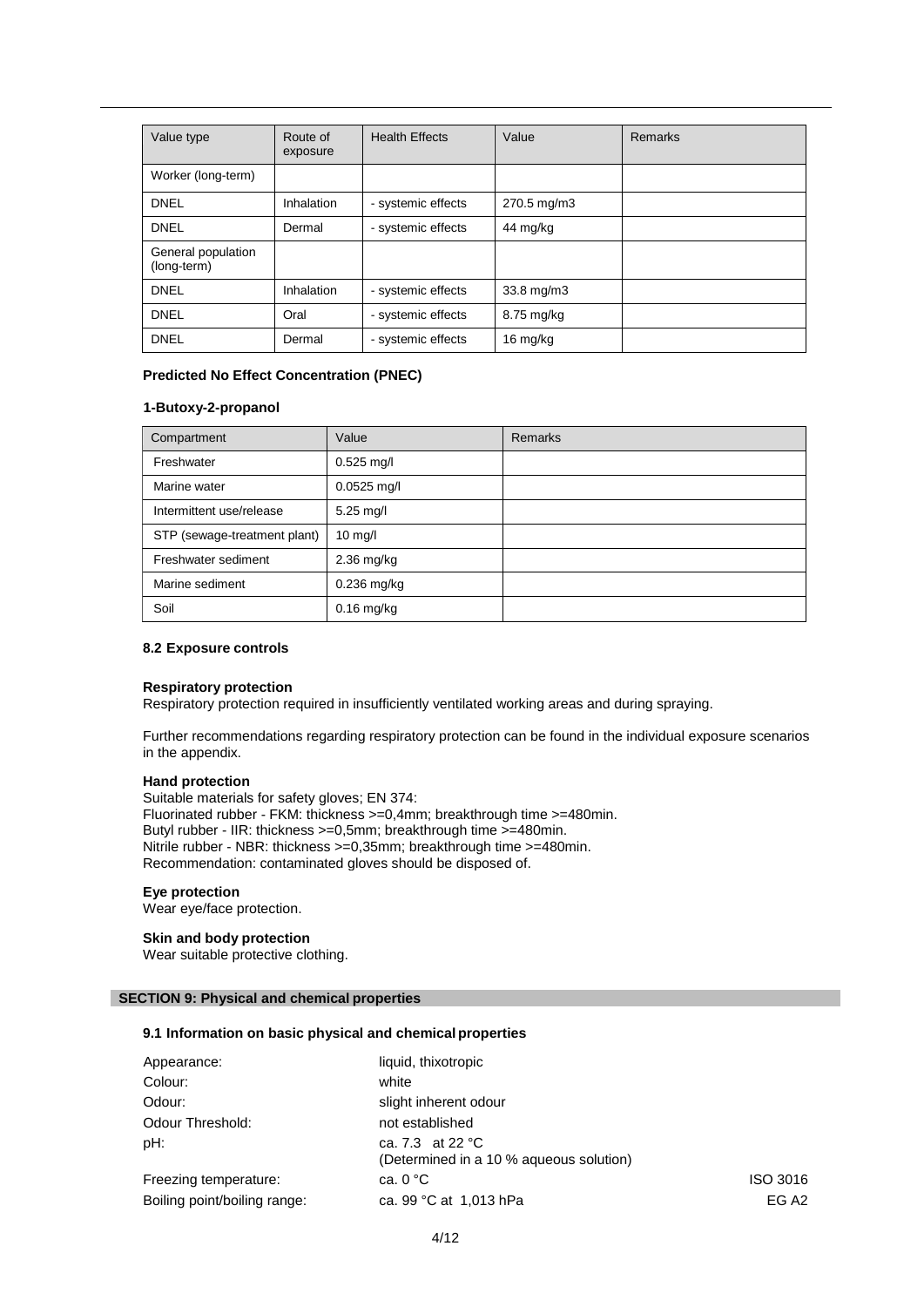| Flash point:                                  | No flash point up to initial boiling point. |                        |
|-----------------------------------------------|---------------------------------------------|------------------------|
| Evaporation rate:                             | not established                             |                        |
| Flammability (solid, gas):                    | not applicable                              |                        |
| Burning number:                               | not applicable                              |                        |
| Upper/lower flammability or explosive limits: |                                             |                        |
| 1-Butoxy-2-propanol                           | upper: 11.4 %(V) / lower: 1.1 %(V)          |                        |
| Vapour pressure:                              | ca. 27 hPa at 20 °C                         | EG A4                  |
|                                               | ca. 128 hPa at $50 °C$                      | EG A4                  |
|                                               | ca. 161 hPa at 55 °C                        | EG A4                  |
| Vapour density:                               | not established                             |                        |
| Density:                                      | ca. 1.07 g/cm <sup>3</sup> at 20 °C         | <b>DIN 51757</b>       |
| Miscibility with water:                       | miscible at 15 °C                           |                        |
| Surface tension:                              | not established                             |                        |
| Partition coefficient<br>(n-octanol/water):   | not established                             |                        |
| Auto-ignition temperature:                    | not applicable                              |                        |
| Ignition temperature:                         | ca. 430 °C at 997 hPa                       | <b>DIN 51794</b>       |
| Decomposition temperature:                    | not established                             |                        |
| Viscosity, dynamic:                           | 1,000 - 3,500 mPa.s at 23 °C                | DIN EN ISO<br>3219/A.3 |
|                                               | Shear gradient $D = ca. 40/s$               |                        |
| Explosive properties:                         | not established                             |                        |
| Dust explosion class:                         | not applicable                              |                        |
| Oxidising properties:                         | not established                             |                        |

### **9.2 Other information**

The indicated values do not necessarily correspond to the product specification. Please refer to the technical information sheet for specification data.

### **SECTION 10: Stability and reactivity**

### **10.1 Reactivity**

This information is not available.

### **10.2 Chemical stability**

No thermal decomposition when stored and handled correctly.

### **10.3 Possibility of hazardous reactions**

This information is not available.

### **10.4 Conditions to avoid**

This information is not available.

### **10.5 Incompatible materials**

This information is not available.

### **10.6 Hazardous decomposition products**

On drying of the coating / hardening release of neutralising agent. (see section 3)

### **SECTION 11: Toxicological information**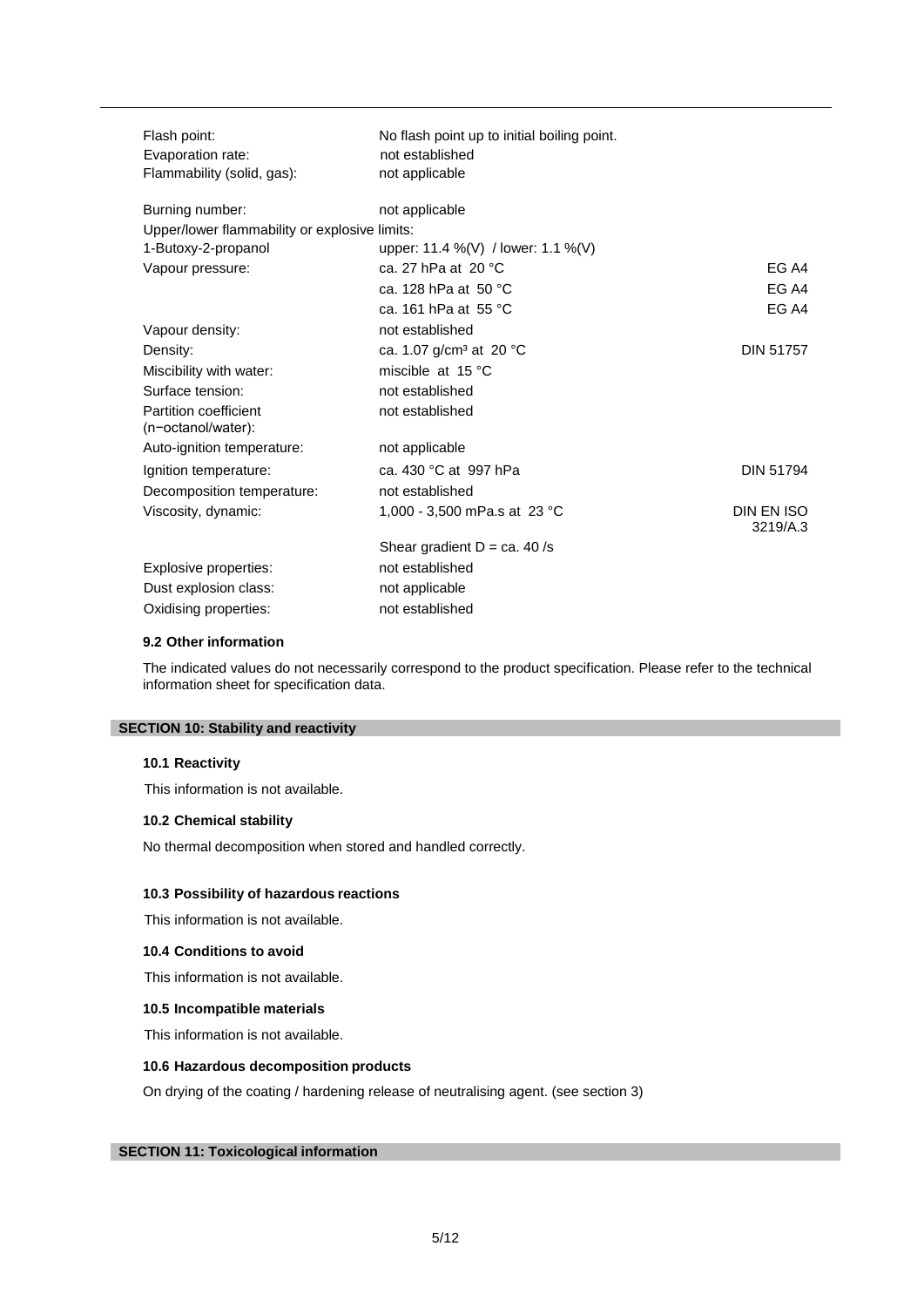Toxicological studies on the product are not yet available.

Please find below the data available to us:

### **11.1 Information on toxicological effects**

### **Acute toxicity, oral**

Polyacrylate dispersion LD50 rat: > 5,000 mg/kg Toxicological studies of a comparable product.

1-Butoxy-2-propanol LD50 rat: ca. 3,300 mg/kg Method: OECD Test Guideline 423

### **Acute toxicity, dermal**

Polyacrylate dispersion

Assessment: The substance or mixture has no acute dermal toxicity Studies of a comparable product.

1-Butoxy-2-propanol LD50 rat: > 2,000 mg/kg Method: OECD Test Guideline 402

### **Acute toxicity, inhalation**

Polyacrylate dispersion Assessment: The substance or mixture has no acute inhalation toxicity Studies of a comparable product.

1-Butoxy-2-propanol LC50 rat:  $> 3.4$  mg/l, 4 h Test atmosphere: vapour Assessment: The substance or mixture has no acute inhalation toxicity

#### **Primary skin irritation**

Polyacrylate dispersion Species: rabbit Result: non-irritant Classification: No skin irritation Toxicological studies of a comparable product.

1-Butoxy-2-propanol Species: rabbit Result: irritating Classification: Causes skin irritation. Method: OECD Test Guideline 404

### **Primary mucosae irritation**

Polyacrylate dispersion Species: rabbit Result: slight irritant Classification: No eye irritation Toxicological studies of a comparable product.

1-Butoxy-2-propanol Species: rabbit Result: irritating Classification: Causes serious eye irritation. Method: OECD Test Guideline 405

### **Sensitisation**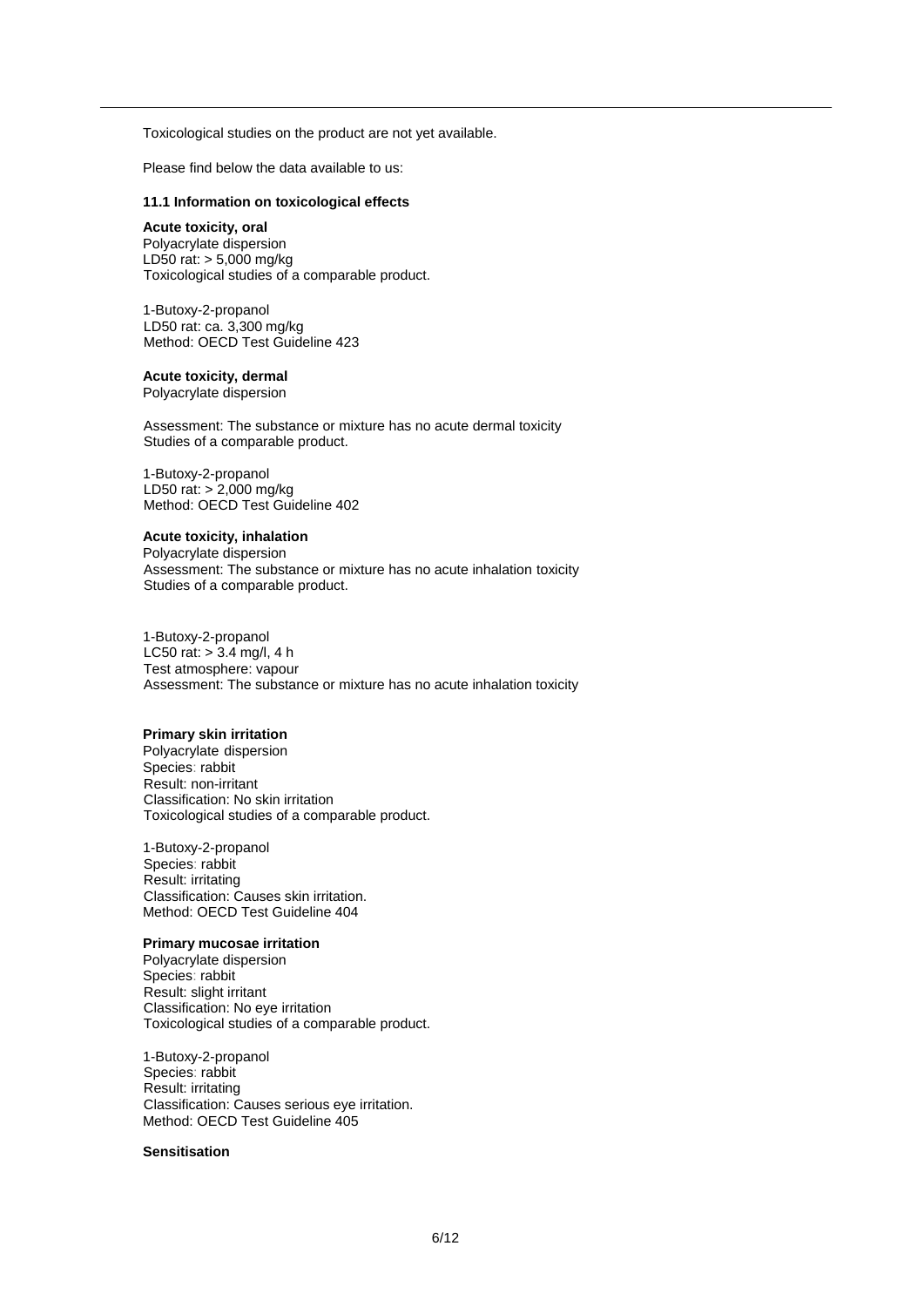Polyacrylate dispersion Skin sensitization (local lymph node assay (LLNA)): Species: Mouse Result: negative Classification: Does not cause skin sensitization. Method: OECD Test Guideline 429 Toxicological studies of a comparable product.

1-Butoxy-2-propanol Skin sensitisation: Species: Guinea pig Result: negative Classification: Does not cause skin sensitization. Method: OECD Test Guideline 406

Respiratory sensitization

No data available.

**Subacute, subchronic and prolonged toxicity** Polyacrylate dispersion

No data available.

1-Butoxy-2-propanol NOAEL: 350 mg/kg Application Route: Oral Species: rat, male/female Dose Levels: 100 -350 - 1000 mg/kg bw/day Method: OECD Test Guideline 408

NOAEL: 700 ppm Application Route: Inhalative Species: rat, male/female Dose Levels: 50 - 200 - 700 ppm Method: OECD Test Guideline 412

### **Carcinogenicity**

Polyacrylate dispersion No data available.

1-Butoxy-2-propanol NOAEL (Toxicity): 3,000 ppm Species: Mouse, male/female Application Route: Inhalative Dose Levels: 300 - 1000 -3000 ppm Exposure duration: 2 year(s) Frequency of treatment: 6 hours/day, 5 days/week Method: OECD Test Guideline 453 Animal testing did not show any carcinogenic effects. Studies of a comparable product.

#### **Reproductive toxicity/Fertility**

Polyacrylate dispersion No data available.

1-Butoxy-2-propanol NOAEL (parents, generelly toxicity): 100 mg/kg NOAEL (parents, fertility): 1000 mg/kg Test type: Combined Repeated Dose Toxicity Study with the Reproduction/Developmental Toxicity Screening Test Species: rat, male/female Method: OECD Test Guideline 422

### **Reproductive toxicity/Teratogenicity**

Polyacrylate dispersion No data available.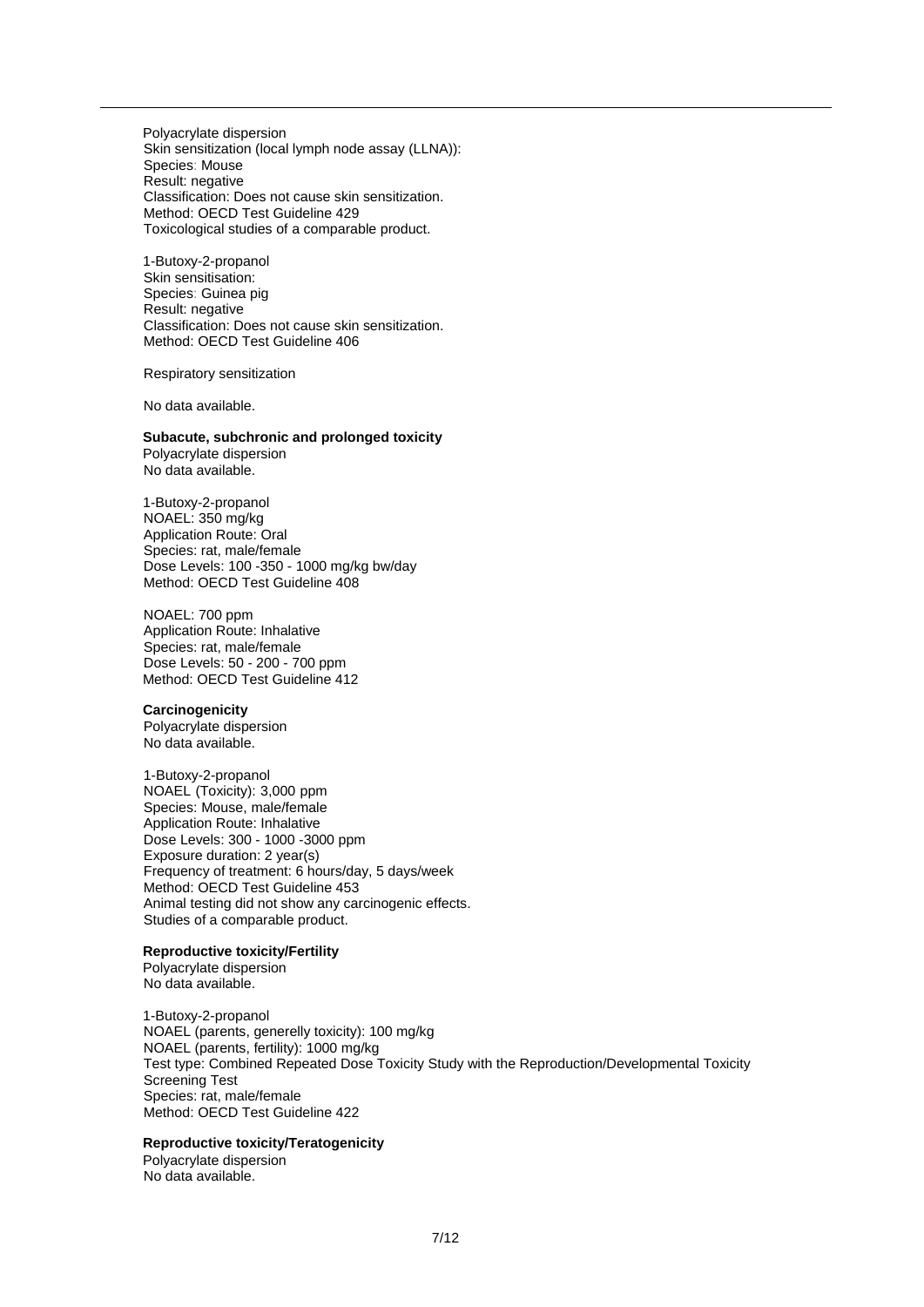1-Butoxy-2-propanol NOAEL (maternal): 880 mg/kg NOAEL (developmental toxicity): 880 Species: rat Method: OECD Test Guideline 414

#### **Genotoxicity in vitro**

Polyacrylate dispersion Test type: Salmonella/microsome test (Ames test) Result: No indication of mutagenic effects. Method: OECD Test Guideline 471 Toxicological studies of a comparable product.

1-Butoxy-2-propanol Test type: Ames test Metabolic activation: with/without Result: negative Method: OECD Test Guideline 471

Test type: Chromosome aberration test in vitro Metabolic activation: with/without Result: negative Method: OECD Test Guideline 473

Test type: In vitro mammalian cell gene mutation test Metabolic activation: with/without Result: negative Method: OECD Test Guideline 476

### **Genotoxicity in vivo**

Polyacrylate dispersion No data available.

1-Butoxy-2-propanol No data available.

### **STOT evaluation – one-time exposure**

Polyacrylate dispersion No data available.

1-Butoxy-2-propanol Based on available data, the classification criteria are not met.

### **STOT evaluation – repeated exposure**

Polyacrylate dispersion No data available.

1-Butoxy-2-propanol Based on available data, the classification criteria are not met.

### **Aspiration toxicity**

Polyacrylate dispersion No data available.

1-Butoxy-2-propanol Based on available data, the classification criteria are not met.

### **CMR Assessment**

Polyacrylate dispersion Carcinogenicity: No data available. Mutagenicity: Based on available data, the classification criteria are not met. Teratogenicity: No data available. Reproductive toxicity/Fertility: No data available.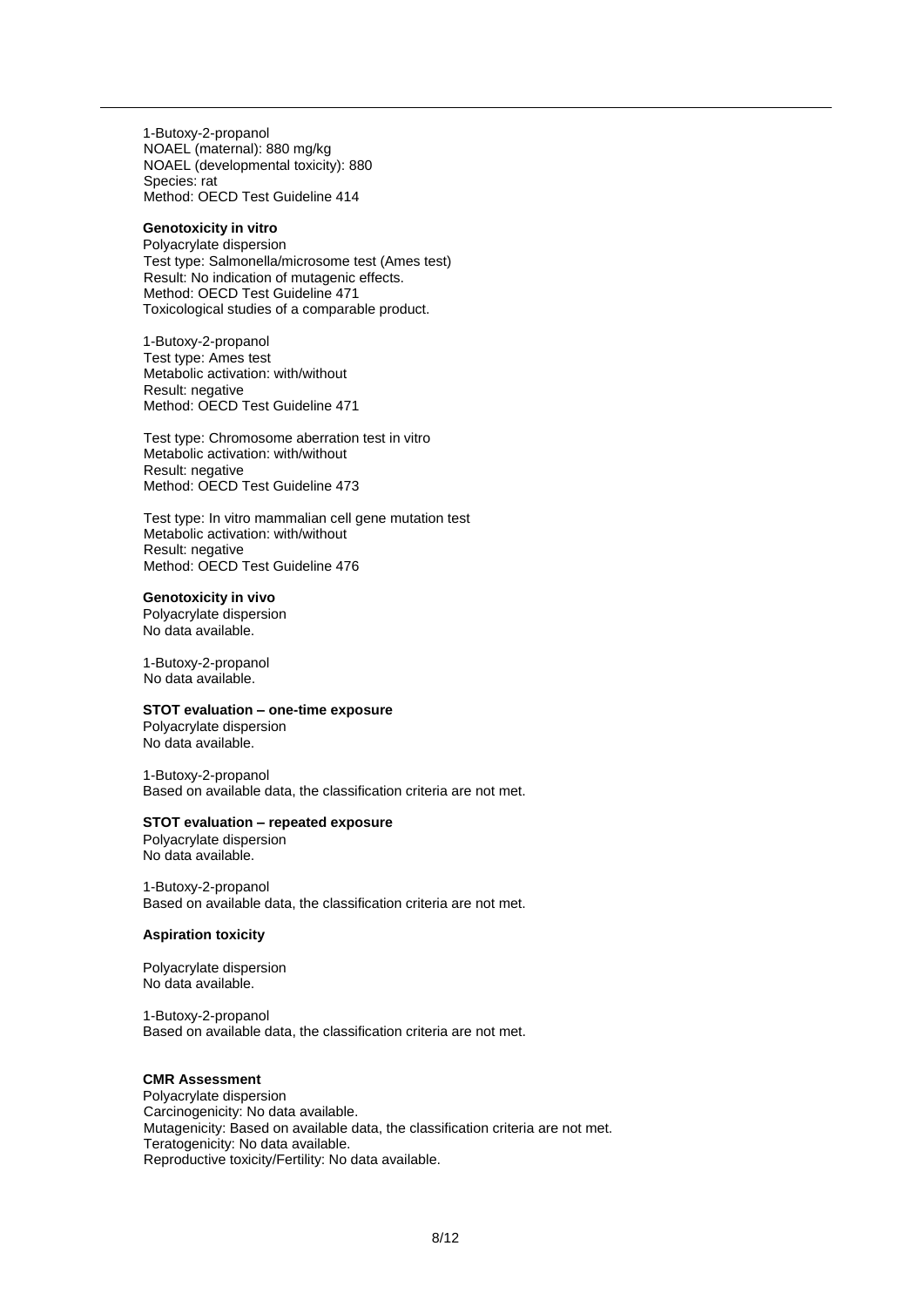1-Butoxy-2-propanol

Carcinogenicity: Based on available data, the classification criteria are not met. Mutagenicity: Based on available data, the classification criteria are not met. Teratogenicity: Based on available data, the classification criteria are not met. Reproductive toxicity/Fertility: Based on available data, the classification criteria are not met.

### **SECTION 12: Ecological information**

Ecotoxicological studies of the product are not available.

Do not allow to escape into waterways, wastewater or soil.

Please find below the data available to us:

### **12.1 Toxicity**

### **Acute Fish toxicity**

Polyacrylate dispersion LC50 > 100 mg/l Species: Danio rerio (zebra fish) Exposure duration: 96 h Method: OECD Test Guideline 203 Ecotoxicological reports on a comparable product

1-Butoxy-2-propanol  $LC50 > 100$  mg/l Species: Pimephales promelas (fathead minnow) Exposure duration: 96 h

### **Chronic Fish toxicity**

Polyacrylate dispersion No data available.

1-Butoxy-2-propanol No data available.

### **Acute toxicity for daphnia**

1-Butoxy-2-propanol EC50 > 1,000 mg/l Test type: static test Species: Daphnia magna (Water flea) Exposure duration: 48 h Method: OECD Test Guideline 202

### **Chronic toxicity to daphnia**

Polyacrylate dispersion No data available.

1-Butoxy-2-propanol No data available.

### **Acute toxicity for algae**

Polyacrylate dispersion No data available.

1-Butoxy-2-propanol  $EC50 > 1,000$  mg/l Test type: static test endpoint: Growth inhibition Species: Pseudokirchneriella subcapitata (green algae) Exposure duration: 96 h

### **Acute bacterial toxicity**

Polyacrylate dispersion EC50 > 10,000 mg/l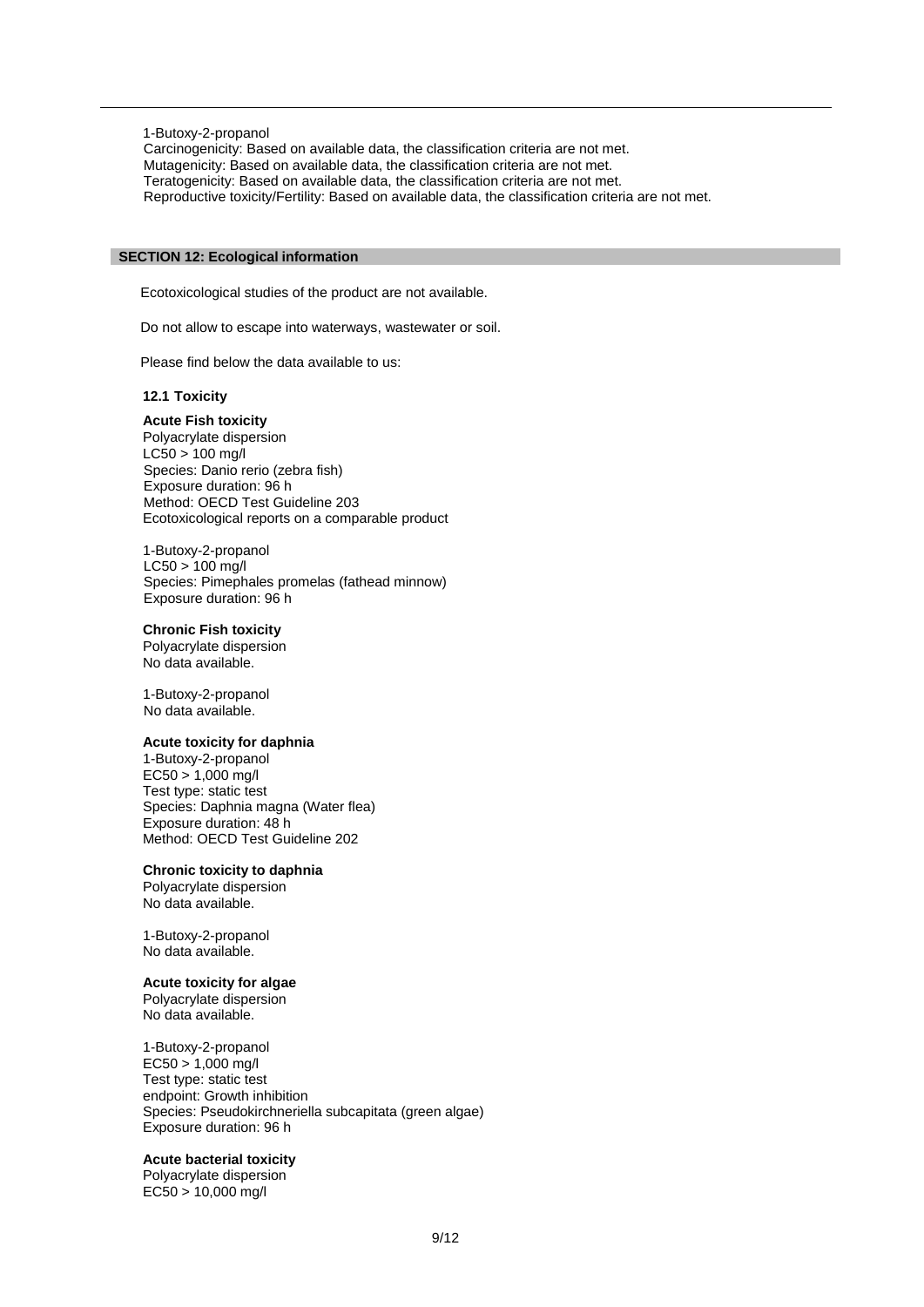Species: activated sludge Method: OECD Test Guideline 209 Ecotoxicological reports on a comparable product

1-Butoxy-2-propanol  $EC50 > 1,000$  mg/l Species: activated sludge Exposure duration: 180 min Method: OECD Test Guideline 209

### **12.2 Persistence and degradability**

### **Biodegradability**

Polyacrylate dispersion Biodegradation: 5 %, 28 d, i.e. not readily degradable Method: OECD Test Guideline 301 D Ecotoxicological reports on a comparable product

1-Butoxy-2-propanol Test type: aerobic Inoculum: activated sludge Biodegradation: 90 %, 28 d, i.e. readily biodegradable Method: OECD Test Guideline 301 E

### **12.3 Bioaccumulative potential**

#### **Bioaccumulation**

1-Butoxy-2-propanol Due to the distribution coefficient n-octanol/water, accumulation in organisms is not expected.

### **Partition coefficient (n−octanol/water)**

1-Butoxy-2-propanol

log Pow: 1.2 at: 20 °C Method: OECD Test Guideline 117

### **12.4 Mobility in soil**

No data available.

### **12.5 Results of PBT and vPvB assessment**

Polyacrylate dispersion No data available.

1-Butoxy-2-propanol This substance does not meet the criteria for classification as PBT or vPvB.

### **12.6 Other adverse effects**

1-Butoxy-2-propanol The product contains none organically bound halogens.

### **SECTION 13: Disposal considerations**

Dispose in accordance with applicable international, national and local laws, ordinances and statutes.

For disposal within the EC, the appropriate code according to the European Waste Catalogue (EWC) should be used.

### **13.1 Waste treatment methods**

After containers have been emptied as thoroughly as possible (e.g. by pouring, scraping or draining until "drip-dry"), they can be sent to an appropriate collection point set up within the framework of the existing take-back scheme of the chemical industry. Containers must be recycled in compliance with national legislation and environmental regulations.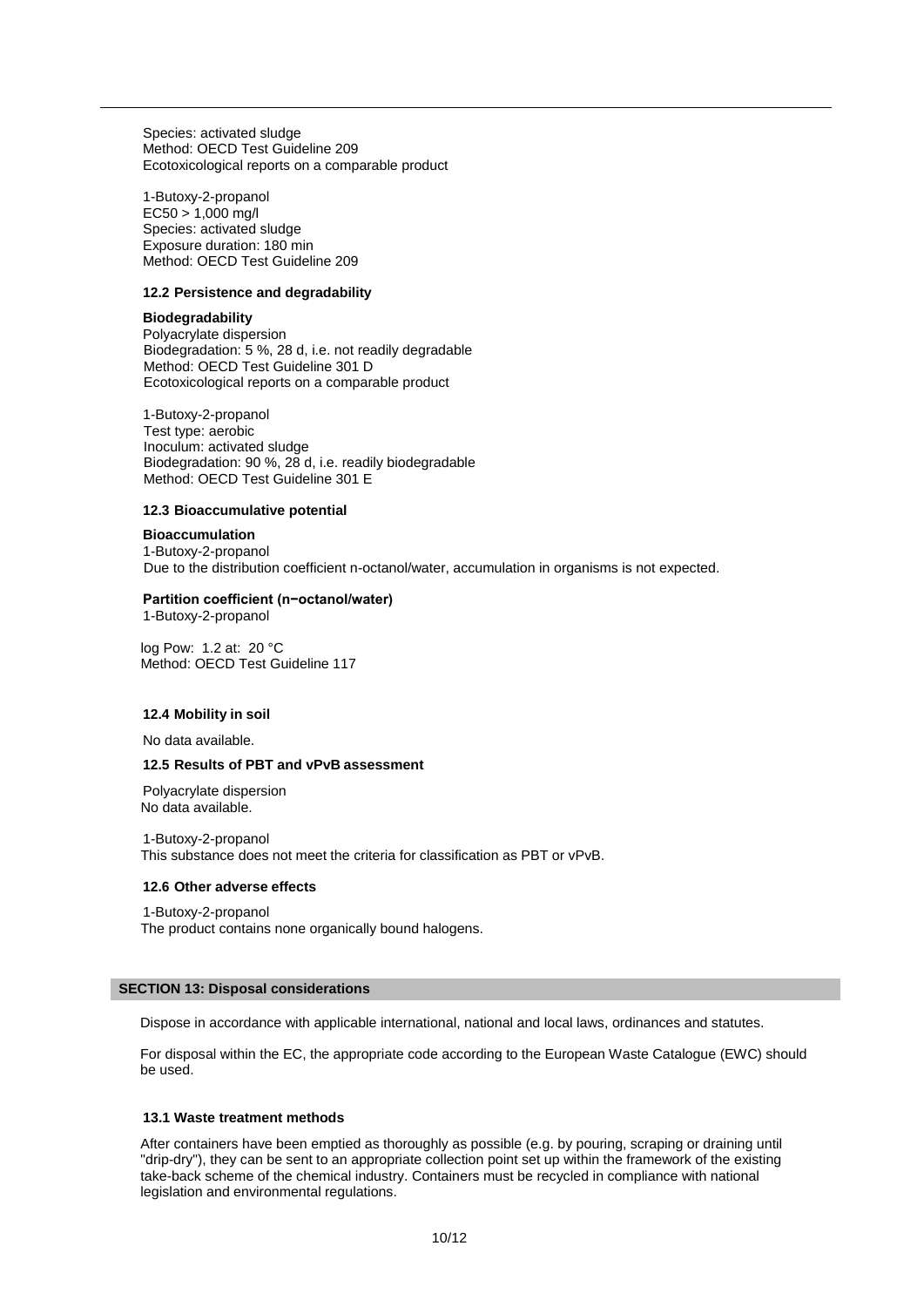None disposal into waste water.

### **SECTION 14: Transport information**

### **ADR/RID**

| 14.1 UN number<br>14.2 UN proper shipping name<br>14.3 Transport hazard class(es)<br>14.4 Packing group<br>14.5 Environmental hazards | Not dangerous goods<br>Not dangerous goods<br>Not dangerous goods<br>Not dangerous goods<br>Not dangerous goods |
|---------------------------------------------------------------------------------------------------------------------------------------|-----------------------------------------------------------------------------------------------------------------|
| <b>ADN</b>                                                                                                                            |                                                                                                                 |
| 14.1 UN number                                                                                                                        | Not dangerous goods                                                                                             |
| 14.2 UN proper shipping name                                                                                                          | Not dangerous goods                                                                                             |
| 14.3 Transport hazard class(es)                                                                                                       | Not dangerous goods                                                                                             |
| 14.4 Packing group                                                                                                                    | Not dangerous goods                                                                                             |
| 14.5 Environmental hazards                                                                                                            | Not dangerous goods                                                                                             |
| <b>IATA</b>                                                                                                                           |                                                                                                                 |
| 14.1 UN number                                                                                                                        | Not dangerous goods                                                                                             |
| 14.2 UN proper shipping name                                                                                                          | Not dangerous goods                                                                                             |
| 14.3 Transport hazard class(es)                                                                                                       | Not dangerous goods                                                                                             |
| 14.4 Packing group                                                                                                                    | Not dangerous goods                                                                                             |
| 14.5 Environmental hazards                                                                                                            | Not dangerous goods                                                                                             |
| <b>IMDG</b>                                                                                                                           |                                                                                                                 |
| 14.1 UN number                                                                                                                        | Not dangerous goods                                                                                             |

| <u>INUL UAHYGIUUS YUUUS</u> |
|-----------------------------|
| : Not dangerous goods       |
| : Not dangerous goods       |
| : Not dangerous goods       |
| : Not dangerous goods       |
|                             |

### **14.6 Special precautions for user**

See section 6 - 8.

| Additional information | : Not dangerous cargo.                                       |
|------------------------|--------------------------------------------------------------|
|                        | Avoid heat above $+35$ °C. Avoid temperatures below $+5$ °C. |
|                        | Keep away from foodstuffs, acids and alkalis,                |

### **14.7 Transport in bulk according to Annex II of MARPOL73/78 and the IBC Code**

Not applicable.

### **SECTION 15: Regulatory information**

### **15.1 Safety, health and environmental regulations/legislation specific for the substance or mixture**

**Directive 2012/18/EU on the control of major-accident hazards involving dangerous substances.** not applicable

### **Water contaminating class (Germany)**

1 slightly water endangering

(in accordance with Annex 4 to the Directive on Water-Hazardous Substances)

Any existing national regulations on the handling of solvents must be observed.

### **15.2 Chemical Safety Assessment**

### **A Chemical Safety Assessment has been carried out for:**

1-Butoxy-2-propanol

### **SECTION 16: Other information**